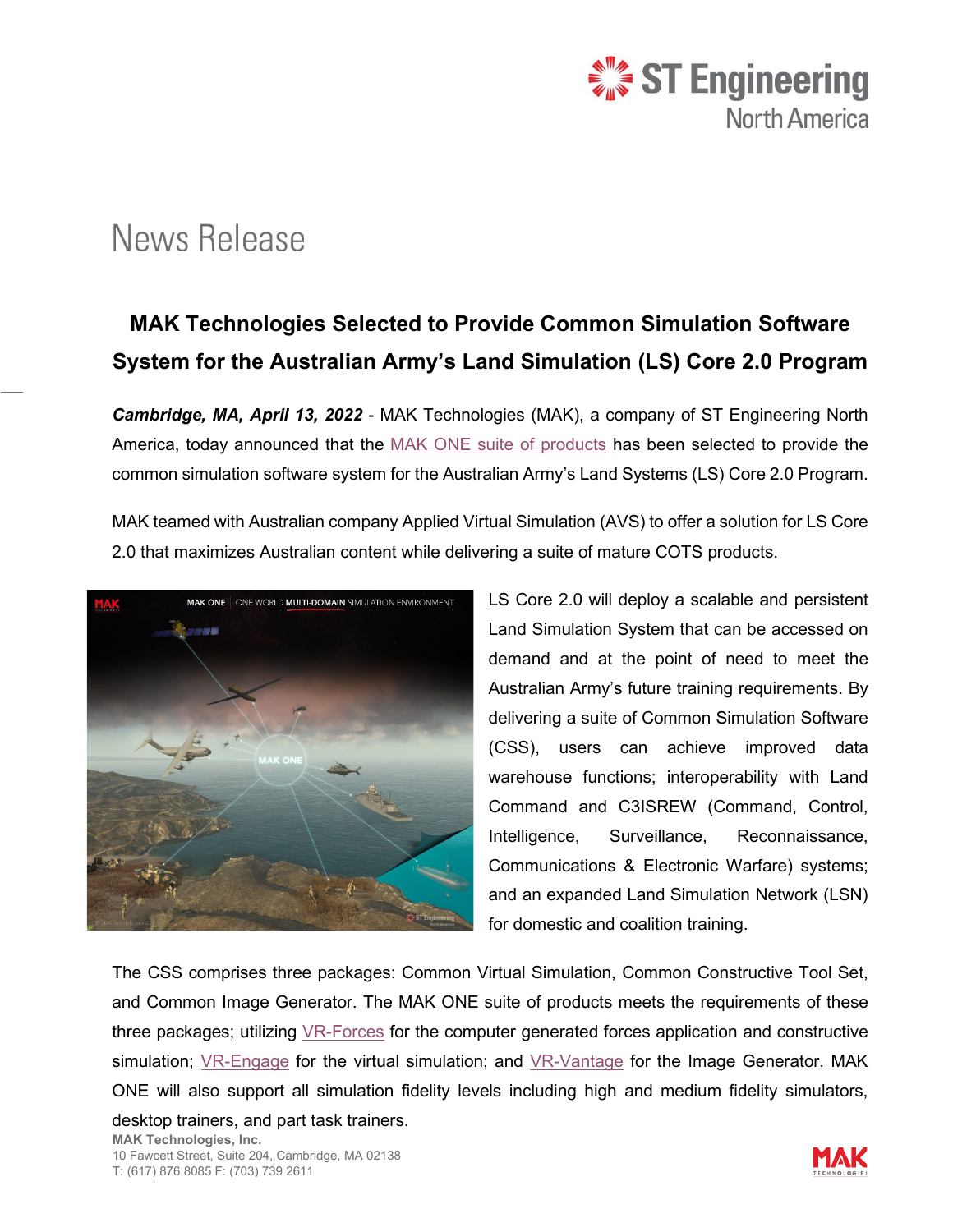

With a common set of simulation modules used across all future Australian Army training systems, interoperability can be facilitated from training commanders and their staff at the brigade down to company level, training crew members of armored vehicles, to training individual war fighters to perform their specific roles. The MAK ONE modules include open, standards-based terrain, simulation, behavior and rendering engines.

This software, managed and deployed by AVS, will be a core component of the Persistent Land Simulation System (PLSS), and all simulators and trainers that will be part of PLSS. It will be fully compliant with the Australian Generic Simulation Architecture (GSimA).

"We've made a commitment to the Australian Defence Force to help grow the modeling and simulation industry in Australia," said Bill Cole, CEO & President of MAK Technologies. "We are honored to partner with AVS to meet the Australian Army's constructive and virtual training needs and enhance its current Land Simulation capabilities with our modular suite of simulation and training software."

"AVS selected MAK ONE as the cornerstone of our solution for Land Simulation Core 2.0. The MAK ONE software suite provides the most comprehensive suite of simulation software and interoperability tools, which will enable the Australian Army to achieve networked and distributed training effects to an extent not previously possible," said Martin Carr, Director and founder of AVS. "The AVS' Newcastle-based engineering team will be working with MAK Technologies to develop the software suite to meet the needs of the Army, including the development of high-fidelity, geo-specific terrain databases of Army training areas, 3D content, and doctrinal behaviors."

\*\*\*\*\*

**ST Engineering North America** is the U.S. headquarters of ST Engineering, a global technology, defense and engineering group with a diverse portfolio of businesses across the aerospace, smart city, defense and public security segments. Based in Alexandria, VA, it has major operations across 16 cities in 12 states and employs about 5,000 people providing innovative products and solutions to commercial and government customers across diverse market segments.